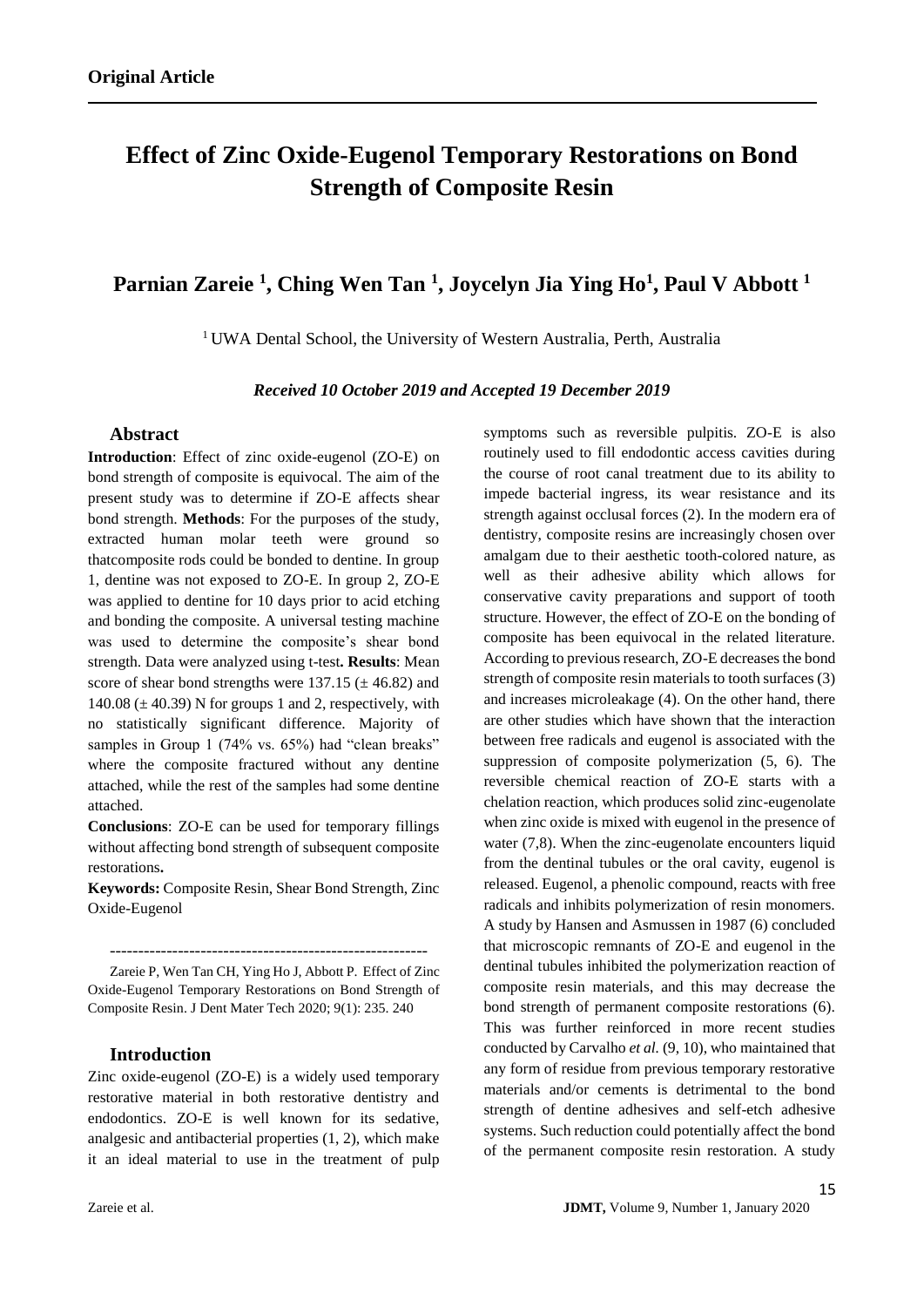conducted by Carvalho *et al.* (10) indicated that it is more likely that the presence of residue causes this decrease rather than the presence of eugenol *per se*. On the other hand, other studies have demonstrated that with a strong enough etchant such as orthophosphoric acid, which is used with most (if not all) modern composites, any microscopic remnants of ZO-E are removed before resin bonding takes place, and therefore the effect of ZO-E on resin bonding is negligible (11, 12). Furthermore, other studies have reported that the effects of ZO-E on microleakage (13), adhesive bond strength (14) and composite bond strength (15) depend on the powder to liquid ratio used for temporary restoration. As a result of the variations in experimental methods and observations, there are varying conclusions and theories surrounding the effects of ZO-E when used as a temporary restorative material before the use of definitive composite resin. Previous research has investigated the effects of ZO-E on composite materials, adhesives and luting cements (4, 11, 16-18), however, there are only a few studies (15, 18) conducted on composite resins that are currently used. Hence, the present study aimed to investigate the effect of ZO-E on the shear bond strength of a newer generation of composite resin material.

### **Materials and Methods**

One hundred extracted human molar teeth were used for this study. The inclusion criteria consisted of sufficient horizontal cross-sectional surface area to which composite could be bonded, absence of visible caries or cracks, and sufficient root length to ensure adequate retention during mounting for the test procedure. The teeth were obtained from the collection of extracted teeth held by the University of Western Australia Dental School. Prior to use, all teeth had been disinfected with formalin and sodium hypochlorite and they were then stored in a saline and 0.2% thymol solution. The samples were also stored in the same solution throughout the experiment except when being prepared or tested. A flat surface of dentine was prepared perpendicular to the long axis of each tooth using a high-speed handpiece and diamond flat fissure or wheel burs. A minimum surface area of 30mm<sup>2</sup> ensured adequate space to which a composite rod of 7mm diameter and 10mm length could be bonded to the tooth. The teeth were divided into two groups. Group 1 was the control group in which the prepared surfaces of the teeth were not exposed to any substances before bonding the composite rod to the dentine. Group 2 was the treatment group which had ZO-E applied to the prepared dentine surface prior to bonding the composite rods. The ZO-E was mixed at a powder to liquid ratio of 10g:1g, according to the manufacturer's instructions. The ZO-E was left on the teeth for ten days and the specimens were stored in the saline/thymol

solution during this period. The ZO-E was then removed with hand instruments and saline irrigation. Complete removal was verified microscopically. Details of all materials used in this experiment are shown in Table I. The composite resin used was 3M ESPE Z100 (3M ESPE Dental Products, St. Paul, Minn. USA) which was bonded to the dentine of all the teeth according to the manufacturer's instructions First 37.5% orthophosphoric acid etch (Scotchbond Multipurpose Etchant - 3M ESPE Dental Products, St. Paul, Minn. USA) was placed on the dentine for 20 sec. This was followed by a 10-sec rinse and then Scotchbond Universal Bond (3M ESPE Dental Products, St. Paul, Minn. USA) was placed on the surface and agitated with a microbrush for 20 sec and then light-cured for 20 sec. A 7 mm diameter and 10 mm long clear matrix (Odus Universal Strips, Odus Dental, Vevey, Switzerland) was used to place the composite rods. The composite resin rod was placed in five 2 mm increments and light-cured for 20 sec each with a Bluephase Style light-curing unit (Ivoclar Vivadent, Schaan, Liechtenstein) which has a light intensity of 1200 mW/cm<sup>2</sup> . Once the composite rods were placed, the specimens were left for 24 h inside a specimen jar with a saline-saturated piece of gauze to provide an environment with 100% humidity in order to ensure complete polymerization of the material. All of the teeth were then mounted in acrylic blocks within stainless steel tubes. A universal testing machine (Instron, Norwood, MA, USA) was used for shear testing of the composite rod bond strengths. The stainless steel tubes containing the teeth in acrylic were secured in the vice of the machine and a perpendicular force was applied at a crosshead speed of 1mm/min to the composite resin rod with a blunt, rounded tip. A small countersunk depression was made at the midpoint of each composite rod to prevent slipping of the Instron attachment tip. The tip of the universal test machine was applied to this countersunk depression. The force required to shear the composite from the tooth was recorded at the point where complete fracture occurred. In addition, the location of the fracture was assessed by examining the specimens under a stereomicroscope at 2.5× magnification and the fractures were recorded as either a fracture between the composite-tooth interface (adhesive failure), a fracture of the tooth or a fracture within the composite (cohesive failure). The nature of the fracture was also assessed as either a 'clean break' when there was no dentine attached to the broken composite rod, or a 'half-clean break' when a small area of dentine remained on the composite rod after fracture.

Data were analyzed statistically through Stata Software (StatCorp, Texas, USA) using an unpaired two-sample ttest with unequal variance and compared with a significance level of 0.05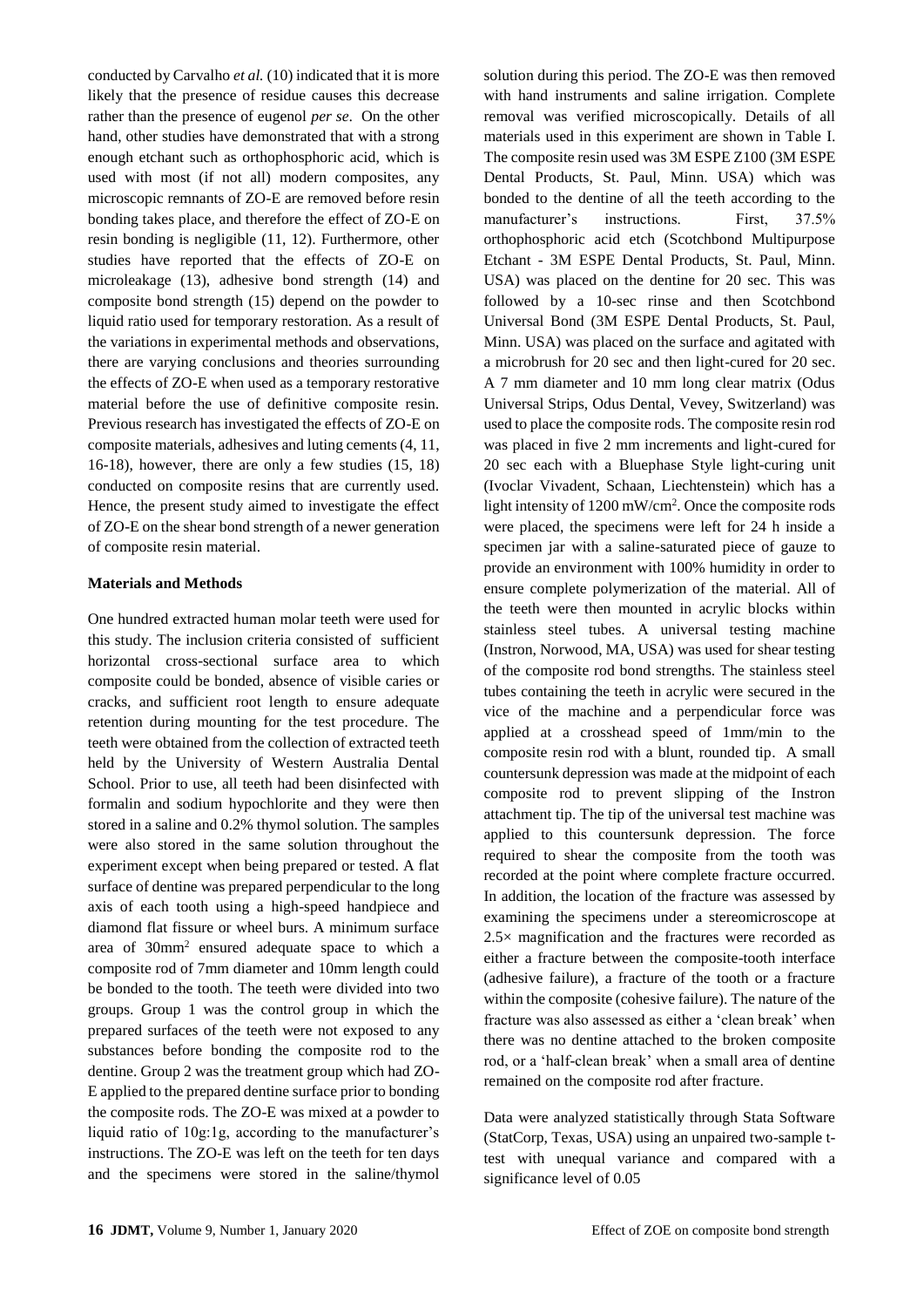**Table I.** The materials used and their compositions

| <b>Material</b>               | Composition                                                              |  |  |  |  |  |
|-------------------------------|--------------------------------------------------------------------------|--|--|--|--|--|
| <b>Z100 Restorative Paste</b> | Silane treated ceramic                                                   |  |  |  |  |  |
|                               | 2,2'-ethylenedioxydiethyl dimethacrylate<br>$\bullet$                    |  |  |  |  |  |
|                               | $(1-methylethy$ lidene)bis $[4,1-pheny$ leneoxy $(2-hydroxy-3,1-$        |  |  |  |  |  |
|                               | propanediyl)]                                                            |  |  |  |  |  |
|                               | Bismethacrylate<br>$\bullet$                                             |  |  |  |  |  |
|                               | 2-(2H-Benzotriazol-2-yl)-p-cresol                                        |  |  |  |  |  |
| <b>Scotchbond</b><br>Multi-   | Water<br>$\bullet$                                                       |  |  |  |  |  |
| <b>Purpose Etchant</b>        | Orthophosphoric acid<br>٠                                                |  |  |  |  |  |
|                               | Poly (vinyl alcohol)<br>٠                                                |  |  |  |  |  |
| <b>Scotchbond Universal</b>   | 2-Hydroxyethyl methacrylate<br>$\bullet$                                 |  |  |  |  |  |
|                               | $(1-methylethylidene)$ bis[4,1-phenyleneoxy $(2-hydroxy-3,1-d)$          |  |  |  |  |  |
|                               | propanediyl)] bismethacrylate                                            |  |  |  |  |  |
|                               | Decamethylene dimethacrylate<br>$\bullet$                                |  |  |  |  |  |
|                               | Ethanol<br>$\bullet$                                                     |  |  |  |  |  |
|                               | 2-Propenoic acid, 2-methyl-, 3-(trimetoxysilyl) propyl ester, hydrolysis |  |  |  |  |  |
|                               | products with silica                                                     |  |  |  |  |  |
|                               | Water                                                                    |  |  |  |  |  |
|                               | 1,10-Decanediol methacrylated phosphates<br>٠                            |  |  |  |  |  |
|                               | Copolymer of acrylic and itaconic acid                                   |  |  |  |  |  |
|                               | Camphorquinone                                                           |  |  |  |  |  |
|                               | Ethyl 4-dimethylaminobenzoate                                            |  |  |  |  |  |
| <b>IRM</b> powder             | Zinc oxide<br>$\bullet$                                                  |  |  |  |  |  |
| <b>IRM Liquid</b>             | Eugenol                                                                  |  |  |  |  |  |
|                               | Acetic acid                                                              |  |  |  |  |  |

#### **Results**

Data were gathered from 31 control samples and 40 ZO-E samples for the analysis. The other 29 teeth had to be excluded from the final analysis since they dislodged from the stainless steel tubes in which they were mounted, or the fractures were not caused by compositedentine bond failure. Results of the shear bond strength tests are shown in Table II. The mean forces required to break the bond between composite and dentine were  $137.15\pm46.82$  N and  $140.08\pm40.39$  N for the control and treatment groups, respectively. The raw data shows the average force required to break the bond between tooth and composite was very similar for the two groups. Since the P-value of 0.783 was greater than 0.05, there was no statistically significant difference between the forces required for both groups. Therefore, application of ZO-E prior to placing composite rods did not influence the bond strength of the composite resin to dentine when 37% phosphoric acid and Scotchbond Universal Adhesive were used to prepare the dentine surface before placing the composite. The type of fractures in proportion to the number of teeth are shown in Figure 1. None of the composite rods were completely covered in dentine after fracturing off the tooth. The majority of the samples in Group 1 had a "clean break" compared to those of the Group 2. The teeth with "clean breaks" all underwent adhesive failures of the bond between the teeth and composite resin. There were no cases of cohesive failure of the composite resin specimens with half-clean breaks had a mixture of adhesive failure of the bond plus fracture of the dentine, with the latter being a cohesive failure of the dentine.

17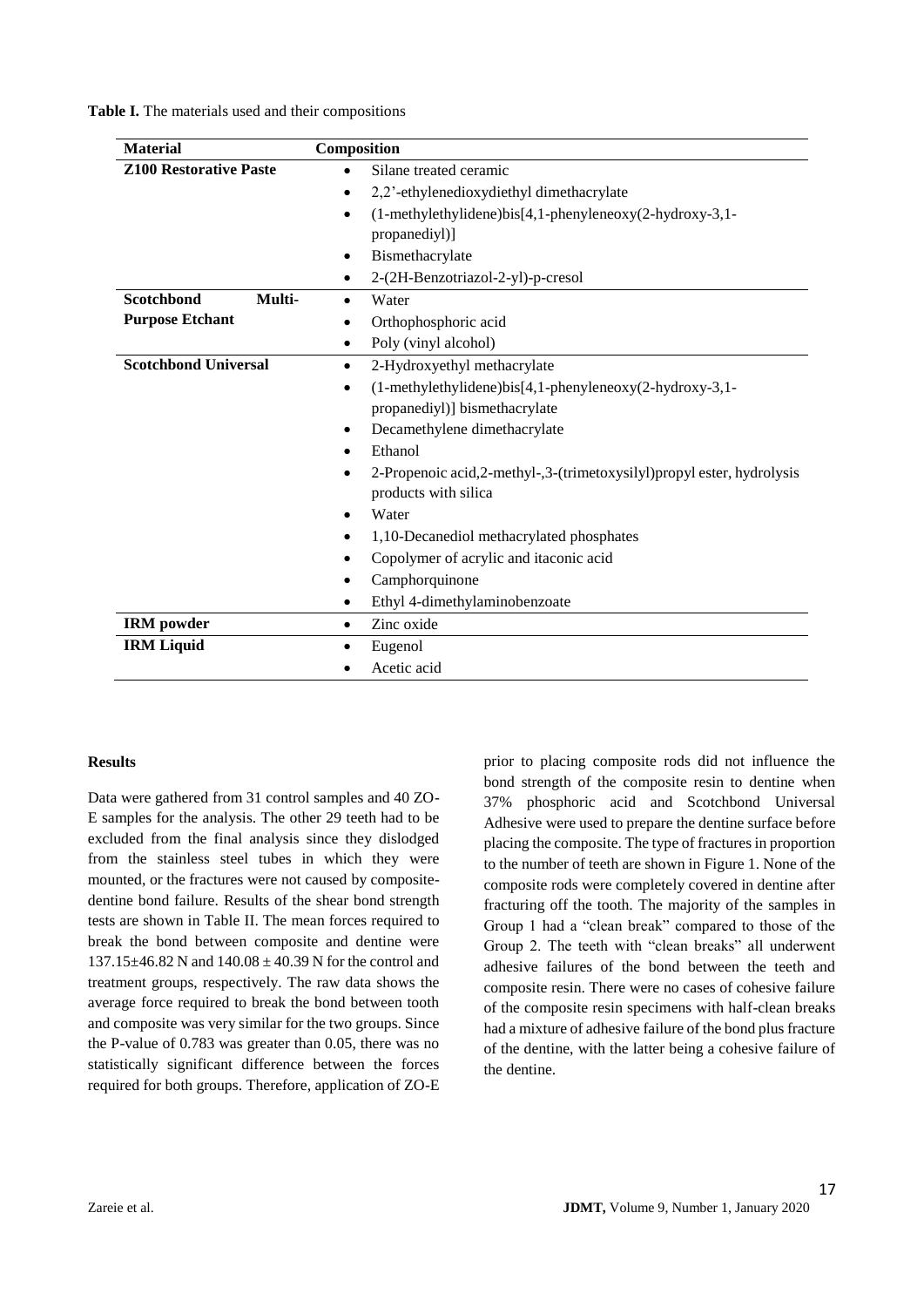|  |  |  | Table II. Mean (Newtons), median and standard deviations for the two groups |  |  |  |  |  |
|--|--|--|-----------------------------------------------------------------------------|--|--|--|--|--|
|--|--|--|-----------------------------------------------------------------------------|--|--|--|--|--|

| Group                                             | <b>Mean</b><br>(Newtons) | Median | <b>Standard Deviation</b> |  |  |
|---------------------------------------------------|--------------------------|--------|---------------------------|--|--|
| Group 1: Control<br>$(n = 31)$                    | 137.15                   | 136.65 | 46.82                     |  |  |
| Group 2: Treatment<br>$(With ZO-E)$<br>$(n = 40)$ | 140.08                   | 134.50 | 40.39                     |  |  |



**Figure 1.** The number of "clean breaks" and "half-clean breaks" in each group. A "clean break" designates that no dentine was attached to the broken composite rod, while a 'half -clean break' designates that there was a small area of dentine remaining attached to the composite rod after fracture

#### **Discussion**

Previous studies exploring the bond strength of composite resins after exposure to zinc oxide-eugenol have had varying results (3-6, 9-18). Several studies have demonstrated that prior exposure of the dentine to zinc oxide-eugenol did not affect the mean force required to break the bond (i.e. bond strength) between composite and dentine. Furthermore, one study even reported that the required force was greater when the dentine had been previously exposed to ZO-E (12, 18). In the current study, the mean force required to break the bond between composite and dentine in the control group was 137.15  $(\pm 46.82)$  N. Regarding the treatment group, following the application of ZO-E for 7 days, the mean shear bond strength was 140.08 N  $(\pm 40.39)$  which had no significant difference with the control group. Therefore, the null hypothesis was accepted. The values of shear bond strength in this study were quite different from the results

of previous studies (19, 20). However, due to variations in laboratory conditions, testing methods and materials in other *in vitro* investigations, a direct comparison cannot be made and only the trend should be taken into account. The nature of the fracture was mixed in both groups. Adhesive failure occurred in 75% of the control group, where the composite rod broke off completely from the dentine surface, leaving a 'clean break'. The remaining 25% of the teeth in this group experienced cohesive failure of dentine, where part of the tooth fractured off together with the composite rod as a half-clean break. In the test group, the values for clean and half-clean breaks were 65% and 35%, respectively. None of the teeth in both groups exhibited cohesive failure of the composite rod itself. It is difficult to draw a conclusion from this information and further research need to be conducted to determine the reasons for clean breaks and half -clean breaks. In the present study, the effect of ZO-E temporary filling on the bond strength of subsequent composite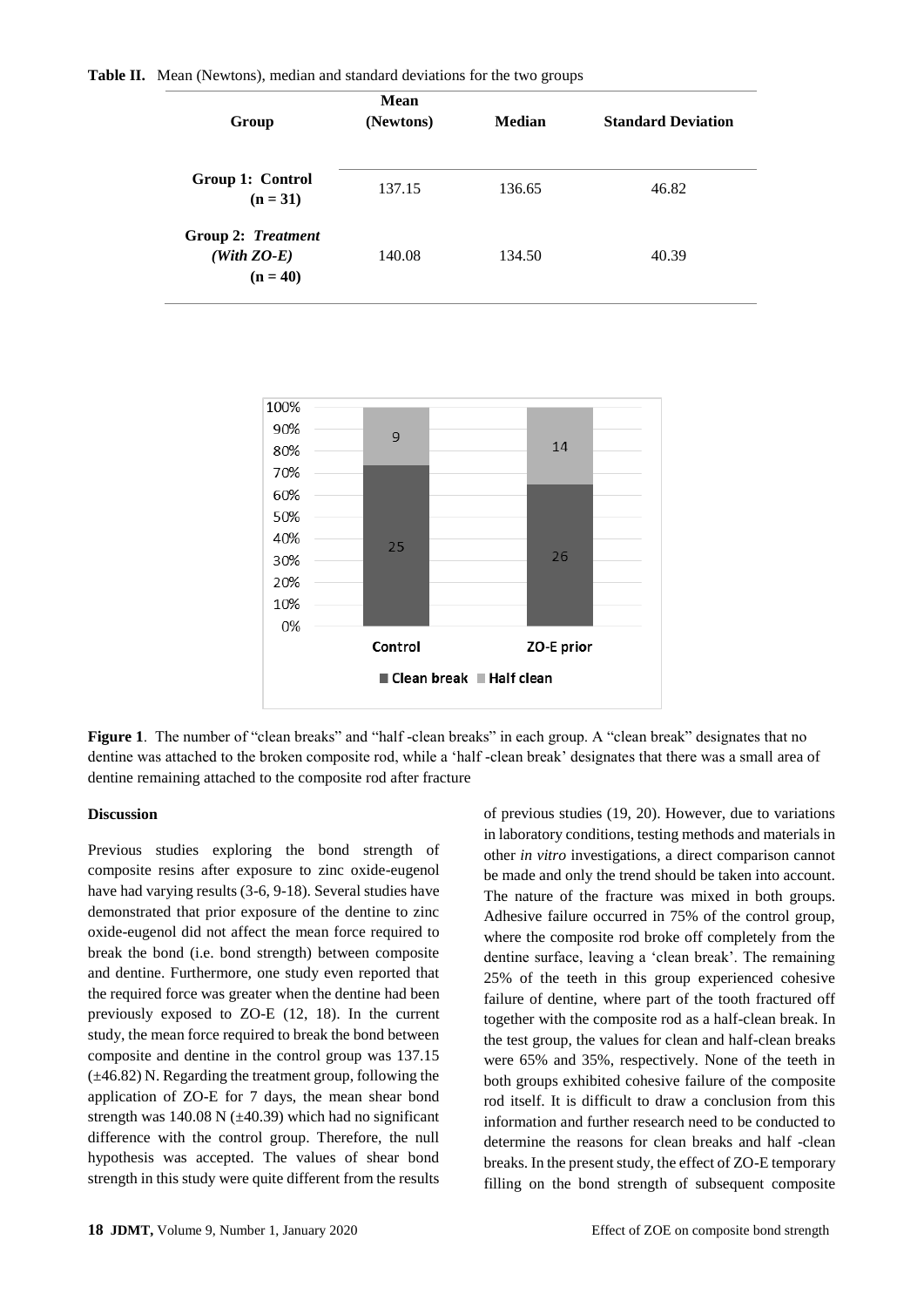resin (Z100) was negligible. There were no negative effects when any microscopic remnants of ZO-E were removed and the bonding protocol for composite restoration followed the manufacturer's instructions. This involved the use of 37% orthophosphoric acid etching for 20 sec and the application of a bonding agent (Scotchbond Universal) before placing the composite resin. The use of acid etching has been suggested to be responsible for the elimination of the alleged negative effect of eugenol on resin bond strength, which is consistent with the results of a study conducted by Peutzfeldt (12). The use of etch-and-rinse bonding protocols with a strong acid results in a demineralization depth of 10-15µm (21), compared to self-etching adhesive systems where the depth of demineralization ranges from 0.4-5µm (22). The latter is similar to earlier adhesive systems with mild conditioning agents such as maleic acid, oxalic acid, and EDTA (23). It has thus been suggested that perhaps an aggressive adhesive system may be more effective in removing eugenol remnants and thus eliminating its effect on resin polymerization (6, 11, 24). However, two studies performed by Peutzfeldt and Asmussen (11, 12) found that self-etching adhesive systems were as effective in removing eugenol remnants as etch-and-rinse systems using strong etchants. This is due to the release of calcium ions from hydroxyapatite on the dentine surface after the use of an acidic primer. Any absorbed eugenol from ZO-E temporary restoration may react immediately with the calcium ions to form calcium eugenolate, which means its radical scavenging effect diminishes (11, 12). The results of this study are in contrast with previous studies, such as a study performed by Koch *et al.* (16) who investigated the effect of ZO-E on bond strength of resin composite using uTBS. They found a significant reduction in the bond strength and efficacy of the adhesive systems after exposure to ZO-E. Others have reported that microshear and microtensile tests have less discriminative power than the uTBS test (25), which may explain the fewer adverse effects of ZO-E (16). The slight 'positive' effect of ZO-E on the bond

# **References**

1. Hume W. *In vitro* studies on the local pharmacodynamics, pharmacology and toxicology of eugenol and zinc oxide-eugenol. Int Endod J. 1988;21(2):130-134.

2. Brännström M, Nordenvall K, Torstenson B. Pulpal reaction to IRM cement: an intermediate restorative material containing eugenol. J Dent Child. 1980;48(4):259-263.

3. Millstein PL, Nathanson D. Effects of temporary cementation on permanent cement strength that was observed in this study was also found in the study conducted by Leirskar and Nordbø (18), where the mean shear bond strength was 28.1 MPa in their test group. This was significantly higher than the 19.0 MPa found in their control group. Similarly, Peutzfeld and Asmussen (12) reported the bond strength in the control group to be 25.9 MPa and the test group was 27.9 MPa, but with no significant difference. The authors of that study postulated that there were two possible explanations for this. The first theory was that the calcium eugenolate which is formed when ZO-E contacts dentine may not have the same radical scavenging effect as free eugenol. The second, and the more likely explanation, is that the bond strength is affected by remnants of materials that remain on the dentine, rather than by eugenol itself, since they found the same effects on bond strengths when non-eugenol temporary cements were tested. Even though there was no significant difference between the two groups in the current study, more studies are needed to further investigate this aspect. The teeth were stored in a saline/thymol solution following disinfection and throughout all phases of the experiment except when they were being prepared and tested. It has been shown that the storage of human teeth in this solution does not affect their bond to dental materials *in vitro* (19).

#### **Conclusion**

There was no statistically significant difference in the shear bond strength of composite resin to dentine when ZO-E was applied to the dentine compared to when there was no exposure to ZO-E. Hence, zinc oxide-eugenol can be used as a temporary filling material without affecting the bonding of subsequent composite resin restorations.

# **Conflict of Interest**

The authors declare that they have on conflict of interest with respect to this study.

retention to composite resin cores. J Prosthet Dent. 1992;67(6):856-859.

4. Yap AU, Shah K, Loh E, Sim S, Tan C. Influence of ZOE temporary restorations on microleakage in composite restorations. Oper Dent. 2002;27(2):142-146.

5. Fujisawa S, Kadoma Y. Action of eugenol as a retarder against polymerization of methyl methacrylate by benzoyl peroxide. Biomaterials. 1997;18(9):701-703.

6. Hansen EK, Asmussen E. Influence of temporary filling materials on effect of dentin‐

19